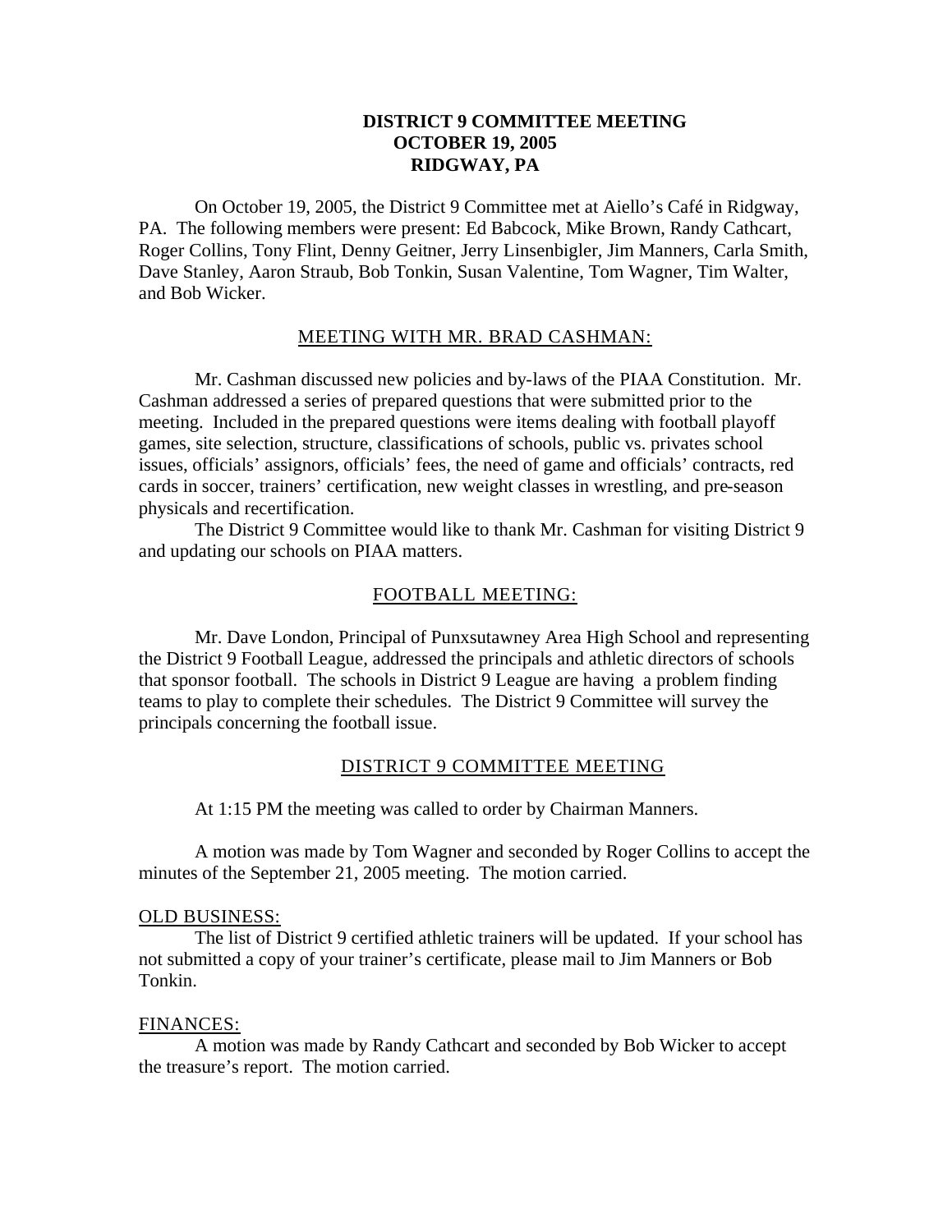A motion was made by Aaron Straub and seconded by Jerry Linsenbigler to bill schools for their entry fees at the end of each sports season. One billing for fall sports, one billing for winter sports, and one billing for spring sports. The motion carried.

## COMMUNICATIONS:

A letter was received from the soccer officials chapter requesting a fee increase for officials officiating games in District 9. The letter was referred to the officials' representatives.

Two individuals inquired about a need and a desire of the District 9 Committee to create a history of District 9 Championships. The request will be discussed when more information could be obtained.

A letter was received from Mike Brown, Athletic Director at Redbank Valley High School, concerning an athlete who was given a sum of money for winning a road race. Mr. Brown noted the money was returned to the organization that sponsored the road race.

A letter was received from PennDOT regarding game announcements. PennDOT is asking schools to read the announcement about driving and drinking and seat beat laws at high school athletic events.

The PIAA expenses for technology were reviewed.

## CHAIRMAN'S UPDATE:

A parent of a Sheffield Area High School student-athlete requested an appeal hearing on the District 9 decision not to grant athletic eligibility to her son. Neither the parent nor the student attended the appeal hearing. The decision of the District 9 Committee was upheld by the PIAA.

## ADMINISTRATIVE:

Chairman of the election committee, Roger Collins, reported his committee has a number of recommendations for consideration. A motion was made by Bob Wicker and seconded by Susan Valentine to table the recommendations until the November meeting. The motion carried.

A motion was made by Aaron Straub and seconded by Randy Cathcart to grant athletic eligibility to the following students:

| Alexander J. Eckert | (Venango Catholic High School) |
|---------------------|--------------------------------|
| Rebecca Potter      | (Venango Catholic High School) |
| Andrew Larock       | (Brockway Area High School)    |
| المنسوم ومند        |                                |

The motion carried.

A motion was made by Tom Wagner and seconded by Susan Valentine to grant athletic eligibility to the following foreign exchange students:

| Shehzadali Saiyed | (Brookville Area High School) |
|-------------------|-------------------------------|
| David Knobel      | (Clarion Area High School)    |
| aatian aamiad     |                               |

The motion carried.

# ADMINISTRATIVE COMMITTEES:

The District 9 Policy manual is now on the District 9 Website. Policy updates will be available on the website.